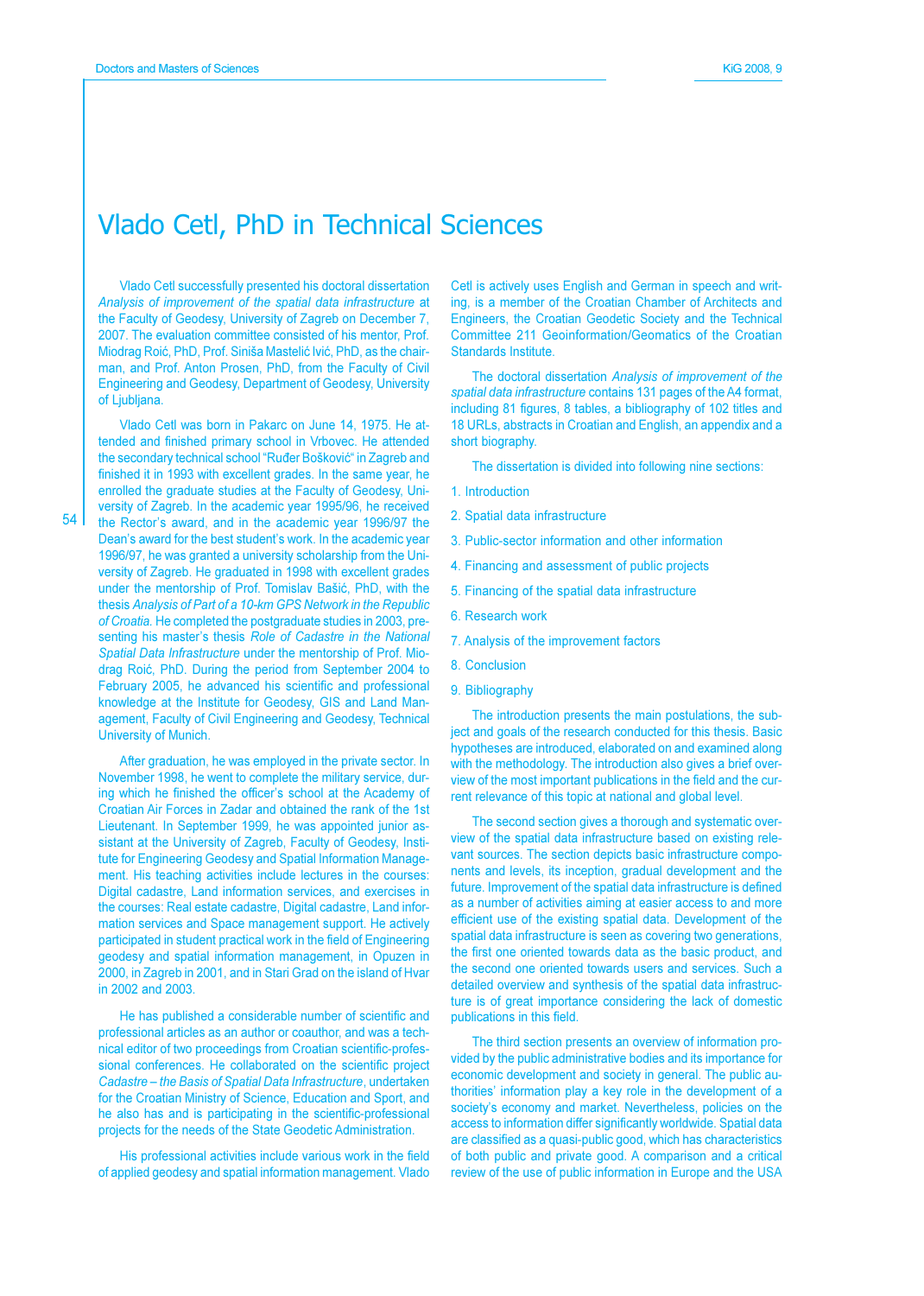#### Vlado Cetl, doktor tehničkih znanosti

Vlado Cetl obranio je 7. prosinca 2007. na Geodetskom fakultetu Sveučilišta u Zagrebu doktorsku disertaciju Analiza poboljšanja infrastrukture prostornih podataka. Mentor je bio prof. dr. sc. Miodrag Roić, a u povjerenstvu za ocjenu i obranu bili su još i prof. dr. sc. Siniša Mastelić lvić kao predsjednik te prof. dr. sc. Anton Prosen s Fakulteta za gradbeništvo in geodezijo, Geodetski oddelek, Univerze v Ljubljani.

Vlado Cetl rođen je 14. lipnja 1975. godine u Pakracu. Osnovnu školu je pohađao i završio u Vrbovcu. Srednju tehničku školu "Ruđera Boškovića" pohađao je u Zagrebu i maturirao

1993. godine s izvrsnim uspjehom. Iste godine upisuje se na dodiplomski studij na Geodetskom fakultetu Sveučilišta u Zagrebu. U ak. god. 1995/96. primio je Rektorovu, a u ak. god. 1996/97. Dekanovu nagradu za najbolji studentski rad. U ak. god. 1996/97. dobitnik je Sveučilišne stipendije Sveučilišta u Zagrebu. Diplomirao je 1998. s izvrsnim uspjehom pod mentorstvom prof. dr. sc. Tomislava Bašića na temu Analiza dijela 10km mreže GPS točaka u Republici Hrvatskoj. Poslijediplomski znanstveni studij završava 2003. obranom magistarskog rada Uloga katastra u nacionalnoj infrastrukturi prostornih podataka pod mentorstvom prof. dr. sc. Miodraga Roića. U razdoblju od rujna 2004. do veljače 2005. stručno i znanstveno se usavršavao na Institutu za geodeziju, GIS i upravljanje zemljištem, Fakulteta za građevinarstvo i geodeziju, Tehničkog sveučilišta u Münchenu.

Po završetku dodiplomskog studija zapošljava se u privredi. U studenom 1998. odlazi na odsluženje vojnog roka tijekom kojega završava časničku školu na Učilištu hrvatskog ratnog zrakoplovstva u Zadru i stiče čin natporučnika. U rujnu 1999. izabran je za mlađeg asistenta na Geodetskom fakultetu u Zavodu za inženjersku geodeziju i upravljanje prostornim informacijama. U nastavi drži vježbe iz kolegija: Katastar nekretnina, Digitalni katastar, Zemljišni informacijski servisi i Podrška upravljanju prostorom, a povjerena su mu predavanja iz kolegija: Digitalni katastar i Zemljišni informacijski servisi. Aktivno je sudjelovao na studentskim praksama usmjerenja Inženjersku geodezija i upravljanje prostornim informacijama, 2000. godine u Opuzenu, 2001. u Zagrebu te 2002. i 2003. u Starom Gradu na otoku Hvaru.

Do sada je samostalno i u koautorstvu objavio veći broj znanstvenih i stručnih članaka te bio tehnički urednik dvaju zbornika radova s domaćih znanstvenostručnih skupova. Bio je suradnik na znanstvenom projektu Katastar - temelj infrastrukture prostornih podataka koji se je izvodio za Ministarstvo znanosti, obrazovanja i športa Republike Hrvatske, a sudjelovao je i sudjeluje na znanstvenostručnim projektima za potrebe Državne geodetske uprave.

U stručnom radu obavlja različite poslove u području primijenjene geodezije i upravljanja prostornim informacijama.



Govori i piše engleski i njemački jezik, član je Hrvatske komore arhitekata i inženjera u graditeljstvu, Hrvatskog geodetskog društva i Tehničkog odbora 211 Geoinformacije/Geomatika u Hrvatskom zavodu za norme.

Doktorska disertacija Analiza poboljšanja infrastrukture prostornih podataka sadrži 131 stranicu formata A4, uključujući 81 sliku, 8 tablica, popis literature sa 102 naslova i 18 URLa, sažetak na hrvatskom i engleskom jeziku, prilog i kratki životopis.

Rad je podijeljen u sljedećih devet poglavlja:

- 1. Uvod
- 2. Infrastruktura prostornih podataka
- 3. Informacije javnog sektora i ostale informacije
- 4. Financiranje i procjena javnih projekata
- 5. Financiranje infrastrukture prostornih podataka
- 6. Provedba istraživanja
- 7. Analiza čimbenika poboljšanja
- 8. Zaključak
- 9. Literatura

U uvodu rada navode se glavne pretpostavke, predmet i ciljevi istraživanja. Također, dane su osnovne hipoteze koje se kroz ovaj rad razrađuju i provjeravaju te metodologija istraživanja. U uvodu je dan i pregled najvažnijih dosadašnjih radova u tom području kao i pokazatelji aktualnosti teme rada na nacionalnoj i globalnoj razini.

U drugom poglavlju dan je temeljit i sistematizirani pregled infrastrukture prostornih podataka zasnovan na relevantnoj postojećoj literaturi. Prikazani su temeljni dijelovi i razine infrastrukture prostornih podataka, njezin postanak, postupni razvoj i njezina budućnost. Nadalje, definirano je poboljšanje infrastrukture prostornih podataka kao niz aktivnosti koje imaju za cilj olakšanje pristupa postojećim prostornim podacima i njihovu bolju i učinkovitiju upotrebu. Razvoj infrastrukture prostornih podataka razmatra se kroz dvije generacije, prve okrenute ka podacima kao osnovnom proizvodu i druge okrenute ka korisniku i uslugama. Takav cjelovit prikaz i sinteza infrastrukture prostornih podataka od iznimne je važnosti obzirom na nedostatak domaće literature na tom području.

U trećem poglavlju dan je prikaz informacija tijela javne vlasti i njihova važnost za gospodarski razvoj i društvo u cjelini. Informacije tijela javne vlasti imaju ključnu ulogu u razvoju ekonomije i tržišta pojedinog društva, međutim politika prema njihovom pristupu, diljem svijeta, značajno se razlikuje. Prostorni podaci klasificiraju se kao kvazi-javno dobro koje s jedne strane sadrži karakteristike javnog, a s druge strane privatnog dobra. Daje se usporedba i kritički osvrt na upotebu javnih informacija

55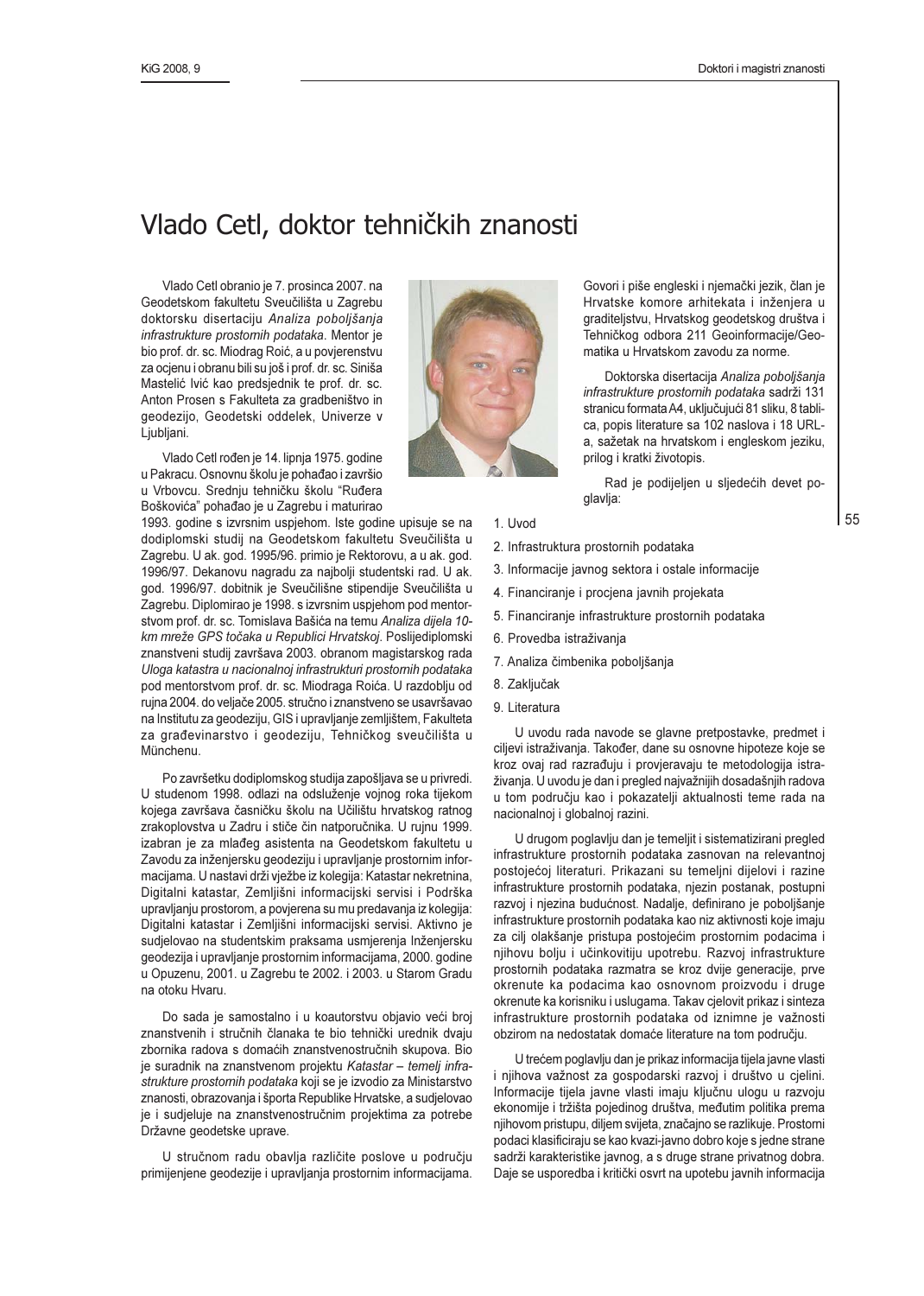are given, as well as its economic potential. The initiatives are described for improvement of the use of public information in Europe, which include the Directive on the re-use of public sector information and the INSPIRE. Along the public information, other information which bear influence on the spatial data infrastructure improvement are dealt with, including private sector information and more - the academia, civic associations and users. The emphasis is put on the challenge to improve the spatial data infrastructure by taking into consideration the character of spatial data and accordingly developing an appropriate policy towards liberalization of the spatial data market. The section ends with an overview of the current state and different initiatives for improving the spatial data infrastructure in Croatia with a brief reference to the Act on State Survey and **Real Estate Cadastre** 

The fourth section deals with project management, their financing and methods of their evaluation. The spatial data infrastructure is seen as a public project of permanent character and of specific social interest. For the purposes of evaluation, a theoretical overview of the cost-benefit analysis is given, as the basis for acceptance or rejection of a project. The basic steps in the cost-benefit analysis are depicted, as well as methods of calculating financial indicators. The end of the section deals with decisions on financing and resources of financing public projects.

questionnaires in line with specific aims was given special attention. At global level, the questionnaire was filled by worldrenowned experts on spatial data infrastructure from different countries. Priority was given to countries which have results from previous research, and the main goal was to gather data for comparison of different indicators and recognition of current trends in improvement of the spatial data infrastructure worldwide. At national level, the research included producers and users of spatial data. The questionnaire aimed at examining their needs for improvement of the spatial data infrastructure and their role in the process. The research was done using the database and an appropriate Web interface.

The seventh section presents an analysis of the improvement factors of the existing spatial data infrastructure. The results of research at different levels are given at the beginning. as well as the most important indicators emerging from the sample. Since there was a high-percentage response, the acquired sample is representative. The research results served as the basis for examination of the improvement of spatial data infrastructure as a public project of permanent character. Before defining the project, an evaluation of the existing state was made and clear goals to be accomplished with this project were set. After defining the project, a cost-benefit analysis for a four-year period was made. The financial indicators gained in the analysis completely justify the execution of the project of spatial data

## **Analysis of improvement of** the spatial data infrastructure

The fifth section expounds financing of the spatial data infrastructure. The basis for improvement of the spatial data infrastructure is a justifiability report which is to include all the relevant factors for its implementation. Improvement expenses can be calculated rather accurately, but the problem arises with the assessment of benefits. Assessment of all benefits, especially from the social aspect, is difficult to express in money figures. The reason for this is a potentially great number of various services and users who, through usage of spatial data, generate further improvement and added value in their organizations, which positively affects the whole society. Financing of the spatial data infrastructure is possible from different sources and through different models, the biggest influence being the implementation setting in which it develops. This thesis is based on examination of existing models of spatial data infrastructure financing in different countries worldwide. The emphasis is on the role and commercial aspect of the private sector which has become an indispensable factor for further improvement. The financing models applied in the first generation of the spatial data infrastructure do not satisfy requirements in the development of the second generation, which leads to combinations with and employment of alternative financing models that will prove sustainable in the long run. These models mostly include the private sector or the public-private partnership as the basis for improvement and development of the spatial data infrastructure.

The sixth section describes the research conducted at global at national levels, the aim of which was to gather the appropriate data for analysis of the spatial data infrastructure improvement. The methodology and key factors in the making of questionnaires for different subjects are presented. The creation of infrastructure improvement. The improvement is to be seen as a public project of permanent character, for the implementation of which it is necessary to devise an efficient strategy which will review the current state and evaluate the development stage of the existing spatial data infrastructure, examine the needs of spatial data producers and users, clearly define goals of the improvement, and plan the activities, an initial time-limit and the necessary resources. It is emphasized that there are no identical spatial data infrastructures in the world, but they differ according to the needs and the development stage of a society. Confusion and disregard of the need to improve the existing spatial data infrastructure arise in the circumstances when totally different groups and organizations are involved in the development of e-government and e-society from those involved in the development of the spatial data infrastructure, if there are any of the latter at all. Politicians and representatives worldwide see the spatial data infrastructure as a technical tool, not as an infrastructure. To deal with these problems, a general model of improvement was devised, which includes eight clear steps: formulation of legal and normative regulations, raising social awareness of the importance of spatial data, coordination management, identifying financing mechanisms, defining the frame of spatial data, capacity building, design of metadata, and creation of a catalogue. Depending on the development stage of the spatial data infrastructure, particular steps may be omitted, which results in a specific improvement model adjusted to the particular case.

The eighth section provides conclusions drawn from this work, and propositions are given for further research.